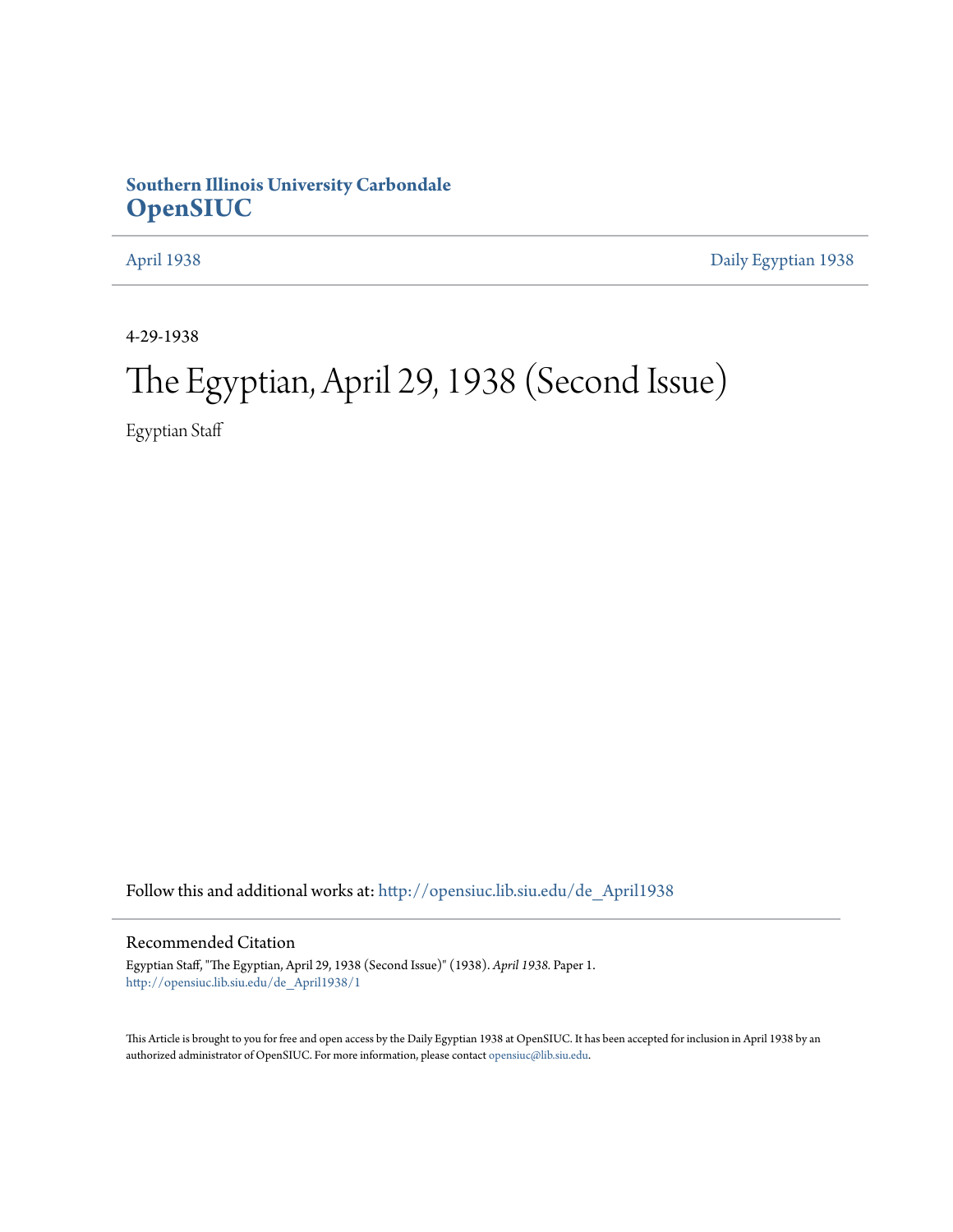

## PRESIDENT'S GREETING

In this special edition of The Egyptian Southers Illinois State Normal niversity extends its greetings to the students who are about graduate<br>om the high schools of Southern Hilnois. As President of the College, it is iny privilege to extend a personal word of greeting to the high school seniors region from which our students come. I should like to congratulate tion-ende at hourtily upon the fact that they are pearing the completion of most neartly upon the fact they be the following the complete fitting that first big and important job, the job of fitting the two-by periodic social of the state. The privilege of doing this was not as stalled to previou en Illinois State Normal University extends to each stud wish for his success in whatever vocation he may enter rting from high school.

who are interested in attending college, particularly ested in preparing to teach, we extend a cordial invitation is estigate the advantages of this College. Southern Illinois State Normal ity occupies a unfour place in its field While other sections a he State have a great many privately endowed colleges, there is no<br>about within over 100 million of Corbonable - The result of this is building of Carbondale D mines or car.<br>Normal University a general c region which is as large as many of the smaller states. Be-<br>ative poverty of the region which the College serves, it has hed a strong democratic tradition, so that students ill means can secure the education that is necessary to prepare then<br>nier the frofessions or the graduate school swithout feeling any social discrimination because of the m-**SHIP ROOMER of Money** fford to spend.

### Growth of the Schoo

The school has enjoyed a steady growth in enrollment as sughout the staty-two years of its existence. The following eoffisears

| Year         | Individual Students<br>Dept. Exclusive of |     | Graduates<br>Faculty      |  |
|--------------|-------------------------------------------|-----|---------------------------|--|
| Summer Terms |                                           |     | 2 Yr. C.                  |  |
| 1874-75      | 435                                       | ь   | 100, 13, 61, 11           |  |
| 1851-95      | 524                                       | 19  | 20                        |  |
| 1811-15      | 1157                                      | 56  | 45                        |  |
| 1936-07      | 1719                                      | 188 | $(4 \text{ Yr}, C_2)$ 124 |  |

in this table, namely the growth in the proportion of students who es consider the property material properties and the properties of the course, and the course, and the course, which until pure was the full imagin of the course, and the corresponding relations of the achieval for four ye erease in the scholastic training of the faculty members. Crease in the scholastic training of the faculty members. Crease Southern Illinois State Normal University now are accepted value in every accredited educational in Credit

Graduates Are In Demand for Positions

trary to the claim that there has been an over-production w forces created by the depression that a entollment in the college, a gratifying number of graduates succeeded in finding regular employment, and the great ma-In another story in this issue figures the very fine record in securing positions made by the gradi

## Present Administrative Policy

policy of the present administration to prepare the coming<br>leaders in Southern Illinois to meet the Froblems of a changing i leaders in Soutnern Hilnois to meet the Froblems of a changing<br>intriligence and courage, to maintain the fine democratic trady to extend its services to all the neonle of Sontha ly legitimate way, and to try to improve the citiz through the work and the influence of the men and wome to out as graduates of the school.

shull welcope any of the 1933 high school sentors of Southern Illinois<br>ecide to come to Southern Illinois State Normal University next Sep<br>it or any time thereafter,

**SUMMER SESSION** 

**BE HELD JUNE 6:** 

**REGISTRATION WILL** 

summer's session,

 $opentnz$ will usher in S. I. N. U.'s 65th of service to the southern end year of service to ine sources or any day, September 6 and 7. At that time<br>of the State. School will be in see-<br> $\frac{1}{2}$  and each student is lincoming freshmen will go through a<br>showed 12 querter hours of chases, neries o hours on the approval and mixers. Events scheduled in

211121 **GI** NUMBER 2

CARBONDALE, ILLINOIS, FRIDAY, APRIL 29, 1938

## **BULLETIN**

Artists selected by the Coopera-<br>ve Concert Association for next<br>ear are Richard Bonelll, Metro-Oners Raritone: the Mc eative doncas and the Kneis en-Turner string ensemble.

These four concerts will be oper student attendance next year The Knelsel-Alden-Turner trio () being brought back for a retu ig brought back for a return<br>agement by popular demand<br>: group appeared on the coop<br>tive series three years ago.

**Example 20** and the students of the students at S. I. N. U. are employed at part-time jobs, according to college employed legs employed by the college on  $P$  . Pederal and State Ald programma, and the sensitive rest of th the remainder are in private employ- ties is ment.

Student tobs include clerical and stenographic work in the administraoffices and in the various teach and jobs as assistants to jan-<br>the campus carpenter, and the electrician

- carry cents per noar, or niceen done.<br>
Tars. High school students desiring<br>
IN, Y. A. jobs should have a transitional series istrar's Office

be made  $\dddot{\cdots}$ ment.<br>Blute employment pro

**EXERCISE LATE CONSULTED** Converting points provides work at gouthern Blinds, the Allyn Training out the trumwirate of presentations.<br>
Established in 1920 as a school manifestation of the college. Students Laboratory, Shr

A an appendix in a set of  $M$ , and  $M$  and  $M$  and  $M$  and  $M$  and  $M$  are  $M$  and  $M$  and  $M$  are  $M$  and  $M$  and  $M$  and  $M$  are  $M$  and  $M$  and  $M$  and  $M$  and  $M$  and  $M$  and  $M$  and  $M$  and  $M$  and  $M$  and  $M$  and  $M$ er es ununeu a.<br>ent attendance

S.I.N.U. FURNISHES AMPLE

**OPPORTUNITY FOR CULTURAL** 

IMPPROVEMENT AMONG STUDENTS

In a triendance.<br>
In the students and their message students and their messages are a distributed of Through several agencies, the control of the curricular offering of the race local control of the properties of the prop .<br>tich 

of the Political Science Detartment

grads" and visitors at the nunual homecoming this fall. Rapidly near-

all necessary revisions on the property with the main of the contract of the perfect of the perfect of the S17.50 (ultimated on Prace Previously jings, equipment, and improvements is (Continued on Page Four) estimated at a

orm ative Concert Association are close except to members and college Yearly memberships cost the

dollars, while the tied upon their activity One of the leading One of the leading attractions of<br>the past year was the appearance of<br>Nino Martini, leading tenor of the<br>Metropolitan Opera Company, star of

duction of that picture, hesides ex-Chinese That plant the S. I. N.

Enters, acknowledgedly world's greatest  $d_{\rm AHC}$ IN SUOIN RENTALS This comptetion, the average over the properties, the condition of the second term in the SUA comptetion, the average of eachim will bundle receive believ from the left of the second term in the left of t

# Final Cement Pouring Marks Step Towards Completion of Southern's New Athletic Stadium; Shortage of Funds Halts Interior Progress

## Will be Ready to Seat Crowd Attending Music Festival, May 19

According to W. P. A. Superintenent John C. Williams, the last wheel harrow load of cement has been<br>poured on the new S. 1. N. U, stadinm. The wooden seats will be ready to use in time for the Music Festival. which is to be held the nineteenth of

.....<br>The **Afailtern** structed by W. P. A. Inbor with the<br>aid of local funds, is three hundred<br>and thirty-one feet long and fifty-six

feet wide; having 20 rows of bles ers and seating over 5000 persons<br>Fifty-four men are employed on stadium project, and nearly working three

indicate that will be finished as soon<br>as funds are available. The installation of a heating unit will give South-As it stands, the stadium is ready<br>for use by the student body, since the weather for the next few months will one of the most modern he of the sort that

plant unnecessary. By the .<br>football season starts the will be complete in every aspect, and should be dedicated at som

entral Association and has the first ranking given in the Ameri<br>Sassociation of Teachers Colleges.<br>8 now the eighth largest teach<br>ollege in the United States. This year for the second time in The history of the school graduate<br>reach be campus by the Graduate School<br>the campus by the Graduate School<br>of the University of Illinois, Tims it<br>may be said that complete training<br>of the profession of teaching may be<br>ex

The first two years of college work<br>The first two years of college work<br>re practically the same whether in a teachers college, engilaw, medical, **Whathe** of twelve then

Having by

William E. Borah grew

sthillities offered in many fields, a follows that valid creason Jogica Hy be given for studying in here, lustead of **olsowhore** Ther re several such reasons which nature, will have<br>and considered sti

 $s$ ingly. be further class led into two major groups The advantages of a small col

other larger enture. ege size not withstanding.<br>Faction moreover, is done in its professors in the

mdversities. For a freshman to be turne omoug some ten

clamoring horde, and often develops feeling of inferiority that tuints his personality for life for that freshman to in a student hody of fe

much better opportun ity to participate in athletics, dradebating, or any other extracorricular activity when on a<br>campus where he has a char on a spoell<br>chance™nt becoming acquainted and having his these and<br>talents discovered. For in a large shifts, f accombing sequenting and narring any lives are worsather distinct the distinct distinct distinct distinct the distinct of the sequence of the sequence of the sequence of the sequence of the sequence of the sequence of the talenta



SEPTEMBER 6-7 Orientation week for Preshmen scheduled for Taesday and Wedne. day, September 6 and 7. At that time

register for a non-<br>non-proposed perfect of the December of the December of the December of the Seculty.<br>
Features of the Seculty performance of the Security of the neuron of the recent man,<br>
will be the recent man  $\beta$  i

## Roscoe Pulliam. **FRESHMEN WEEK** WILL OPEN HERE

.<br>ver a large ous given by impartial students attended both Southern

respect to the wide and varied por

ield, and not by graduate studen<br>aststants as is the case in large

loose among some ten or twelve<br>thousand students to make the adjust-<br>ments that have to be made upon<br>leaving high school and entering col-<br>lege is very discouraging. He is made<br>to feel very insignificant among such

ورا ...

# **LARIMENTERS** IS CONDITION IN THE CALIFORED IN THE CALIFORNIA THE CONDUCT THE CALIFORNIA CONDUCT THE ART SOLUTION IS the stated by millions of https://www.community.community.community.community.community.community.commun

tion, and the priceless honor of being<br>an "old grad" of Southern-the tradi- $3$ -The physical plant of  $8 + 8$  H. of Southern-the tradi-<br> $\left|\begin{array}{ccc}\n\text{and } & \text{or} & \text{or} & \text{for} & \text{or} & \text{for} & \text{or} & \text{or} \\
\text{iniversity} & \text{of} & \text{Little} & \text{no} & \text{beufiful}, & \text{reesufuldel}, \\
\text{Eqypl} & \text{where } & \text{William} & \text{equipped} & \text{no} & \text{soufillell} & \text{reseufid} \\
\text{Eqypl} & \text{where } & \text{William} & \text{equipped among the smaller inverse.}\n\end{array}\right|$ Egypt-Little Egypt where William *ry* where w*imam*<br>Col Robert Inser. " equipped annong the smaller univer-<br>"1" sitica. This great plan and the many<br> $\frac{\text{or}}{\text{or}}$  hew improvements now in progress<br> $\frac{\text{a}}{\text{a}}$ , are discussed at length in another<br> $\frac{\text{or}}{\text{or}}$  here discussed at length in a Many people of Southern Linnois continue to hold the conception of proud.

this college as it was twenty eventy<br>each condition of the state of the condition of two<br>two year normal school. Since that<br>the the faculty has increased in size,<br>competence, and distinction, the cur-<br>riculum has been revi g and equipment improve<br>have taken place, until now college, having more than doubler enrollment, is fully accredited as liberal arts college by the Nort<br>entral Association and has the big. North

|SCHOOL HEALTH **SERVICE CARES** 

**FOR STUDENTS** 

exam of the students of wood which high these functions which have a student from attention case of the bould be the student help.<br>  $\mathbf{B} = \mathbf{B}$  and student from attention case of the bould be student in the student of treatment are referred to one of the<br>rity physicians at the school's ex-

Day or hight service is ren .<br>Jered Physical aations are conduct-

tel for all students once each year.<br>Follow-ups are made and operations re suggested if the case warrants

re suggested it the case warrants.<br>The school physician, Dr. Hinrichs.<br>a regulped for chest X-rays, blood<br>ounts. blood pressure tests, viston<br>rets, basal metatbolism tests, repeat<br>"Turn to Page Two, Pienes!

particles. In the D. Ph, D., and one wouldly a stratent contribution of the heattful trees, such as a stratent served in the metric of the stratent serves and the property of the property of the property of the property o

# on the student, aumission to most on the state of the factors being covered by the n-1 a subserption<br>tivity ticket which also admits the which S. I. N.<br>students to all athletic contests. The premisation brian ivity ticket which also adiatis the **Which S. I. N. V.** cooperates. This can take the context of all athletic concess.  $\frac{1}{2}$  of the college campus each year series can the means whereby s. the college campus each year best in collegiate cultural opportuni- the ties is the S I. N. U. Entertainment tion

of the countier pecures for the studies change that body and for the pecules of the surrounding community tipe best tal-<br>ent in the world of entertainment.

**Example 1.** Petersi Student Aid, under the Na-<br>
The second Student Aid, under the Na-<br>
The second to students<br>
The second to student and your student who has an interest: rart-dime employment to students<br>
in the second o

The campus. The average and the **Hollow Comparison** of the function of the function of the function of the function of the function of the function of the priori<br>centra for both statements are hard and the statement of th

Anthony radius. The beautiful tendence of the content of the same of the content of the same of content of the content of the content of the same of the same of the content of the same of the same of the same in the same athletic field, and an auxiliary trans-<br>|William Jennings Bryan; heture and large farm, will soon be greatly en-<br>|arged by a campus annex. In addi-|warmatic recital by Senor Fernando<br>|time to this tew compute it is expect ing completion, the new studium will; binne recital by Emile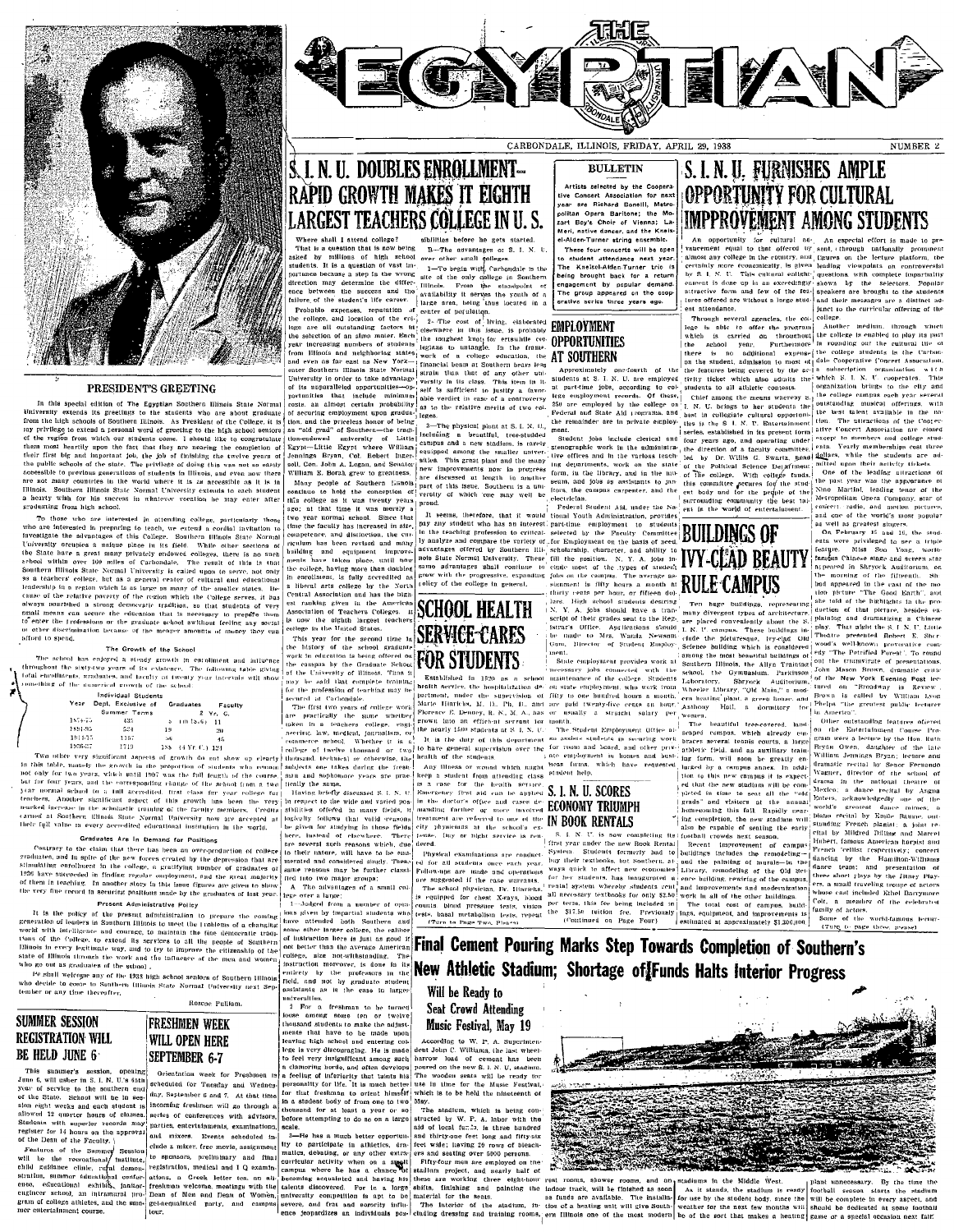



**IMPROVEMENT OF S. L. N. U. DEBATE**<br>**FACULTY HAS** SUCCESSFUL **MARKED S. I. N. U.** 

last few years as may be shown

**EXAMPLE SET AND SOLUTION AND SOLUTION AND SET AND SET AND SET AND SET AND SET AND SET AND SET AND SET AND SET AND SET AND SET AND SET AND SET AND SET AND SET AND SET AND SET AND SET AND SET AND SET AND SET AND SET AND SET** 

**OUTSTANDING RECORDS IN MANY** TEAMS HIGHLY<br>
SUCCESSFUL<br>
FIELDS MADE BY GRADUATES<br>
OF S. I. N. U. IN EARLIER DAYS

TRIDAY, APRIL 29, 1938

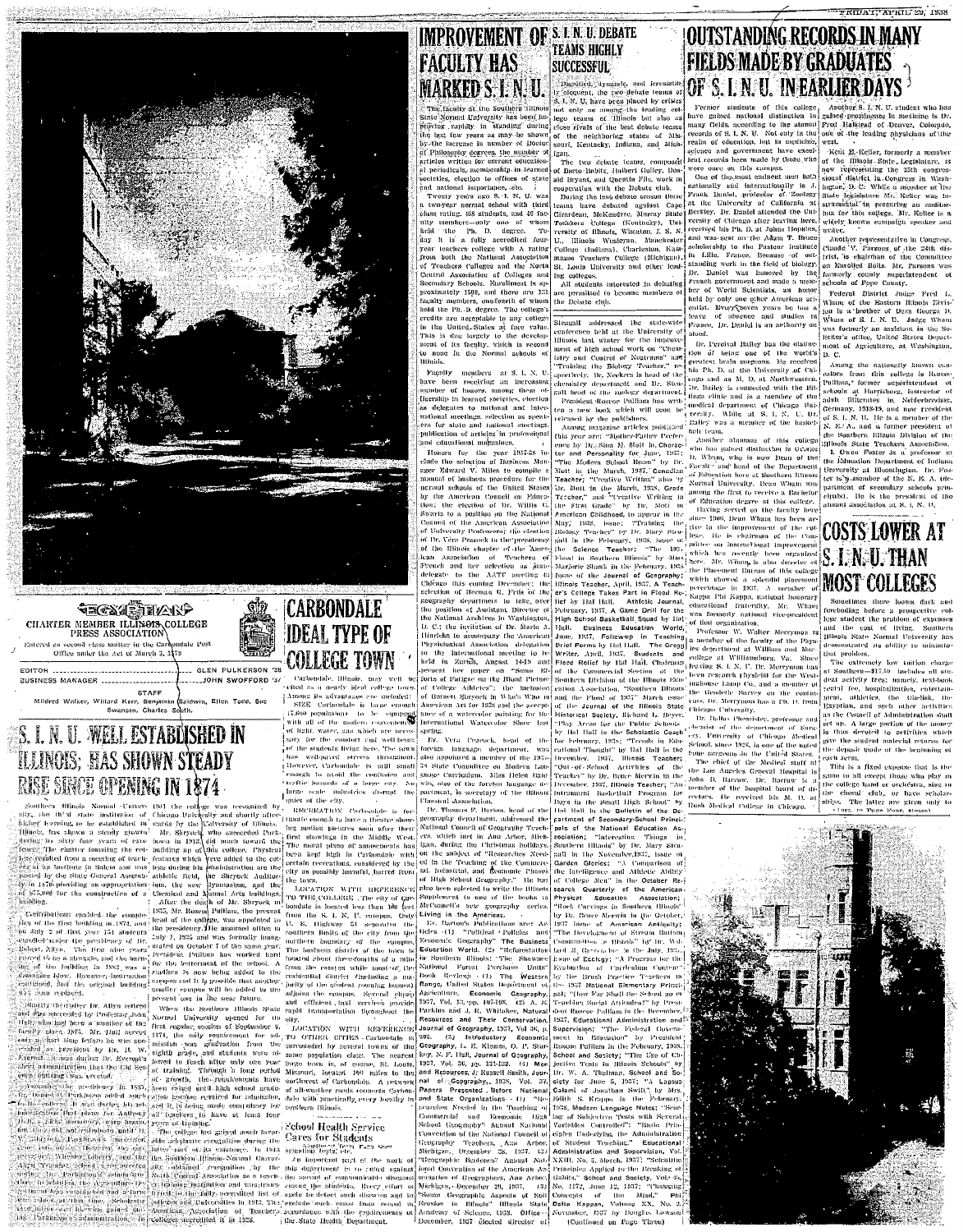# S. I. N. U. ATHLETICS REACH HIGH **MARK IN COLLEGE WORLD: VARSITY RECOGNITION THROUGHOUT STATE**

basketball, and truck tosted in with much suctennis ara recogniz

**Alberties William** football and P. Thield

there is not as sheed mon them as 1 The country The volume life

simately half ments are blayed **iondale** and the

compétitie vərsity Southern and many boys months out of high school statewide athletic anis. Tenebungu one of whom earned a it Toutball as well.

...<br>... Teachers is a Internallogiate Athletic negation to which ing Illinois liberal eauing names mer<br>belong, – Games - a<br>- with - non-conferen chave faced competition seboot in the country and Min

success under Coach enable enidance. In the 1931 a winning en inverl - 800 entire nation. Of courssfat football se

last fall when nearly fulled it tellemen menti silve tutt nd incligibility sapped ad-<br>Frength, so that at no time at their fall

and and with the team illy on par with team they Noorly, un ducing the of the local points nd halves

all-slar mittiu Athistic Conyere Comptain

**Cotheville** Elbert Smills

-Frankfort.

Booker: :Pomphfaire Tour Schill Carterville, Co-cantain, Elect. Kennet

in de la facta de la i salvadal.  $-42.41...6$ 73 shiji. As it was, Western Macomb, with one defeat three more victories than made a substantially followedly ar syr amasyn **Hed the lo** 

chamnionship Twelve men received basketball Je ะแจะอนละ<br>- ตกหรือเห of Harrisburg, and Garth Hinkley o

**Nahlov?** .<br>The Invey Sanders of Marion, Bill inharger of Carterville, Robert Gra of Collinsville, Harold Re as Diedon of Dofford and Davi of Bourne age Every member of the first five

a verano

-arecor - azu<br>Parsons, Sai and in a consumie.

the Maroons placed in methion to State, St. Louis **Illinois** 

muong the best in Hlinois of Carrier Mills, last year Pavton cantain holds various rea guartermil elled his favorite dis fifty seconds.

resumed

asinsky, Pon son, and Charles Silkwood. S. U. cutries won 'suid a' Hiếd cu

## **MAROON ATHLETIC MENTORS**

LELAND P. LINGL

**HUNDREDS HAVE** 

IN INTRAMURALS

cram provides activity for every

temperament and

yearly trogram for

ent of the student body

cleven team beaches

**Contents** 

unrat.

The Goobers, another

what might be varsity

at this spring.

the sport, Ginder a

wrestling.

**WOMEN'S DORM** 

**WELL EQUIPPED** 

fate : approximately

There is object on

ingle and double rooms.

AND COMMODIOUS

Anthony High, the Women's

Rroy, is conveniently located on the

L N. (U. cumpus and will necons

colorful as they had been in

pars, they indicated superb<br>edge of the manly "arts"

the twelfth, w

well over

teans.

rears,<br>ludge<br>defence

Captai

 $\frac{1}{2}$ tha satuta doubles

group of Maroon varsity research

Intrammal baseball, Blayed

Loughly school closel out of 23-28 victors

outfit played and defeated a

and fall.

varsity reserves

**PARTICIPATION** 



DR. C. D. TENNEY

# S.I.N.U.GYM **LARGE AND WELL FOUIPPED**

The smith comen instructors are located included and monantinate.

used, for varsity bask .<br>slline سىسى<br>مائەتلىنى

oms for amene equi<br>wels... Several recibition<br>aded om thy second fi both adequate and

boths and write (simple-andreu and phase are mover of the scheduled as that versel level in the state of this according versifies. (a) and the distribution of the base sping posts of the base and other versel in the state has excellent

basketball nocument contests he set up at a mo

for games field is large and lights are sight, practices. The field s has an excellent destood

capacity of stands  $A1$  the progresses nrosent sneed for the ar and next summer, will, he

Seven tennis courts, all kep coudition are provided to Four asphalt courts lie stend of the comp

dacillies is the track sur panding the football field. There<sup>4</sup> hundred and twenty<br>way for dashes and yart  $163$ Junning and located on the practice foot ball field

agh .no./ local - tennis - playe heed in the state bournament lu the ... team . had diral competition, droppint



## IS L.N. U. FURNISHES AMPLE OPPORTUNITY FOR **CULTURAL IMPROVEMENT AMONG STUDENTS**

ava<br>The 

musical arts, and the

Possibly as an

cular student

ems Clab, and the

social

with the student

al expression.

band furnish opportunities for music

closing as an outpress of the cultural substitutes of

eton of the children arranged to

abilie codal formulistic gent

body,

(Continued on Page Four)

1. X. C. has a

sports

functions.

The

tumbling

shuffleboard, ping pong

cereational sports which includ

archery, laskelball, and hockey

these sports is the mos

The activities of the

مرزة المر

edneatíon

ambulton

Tyo two

ach st

The

**Fall** 

Breated

track and field

nis, i hig pong, and

teauts

ste 'in th

swinning.

outmouth

he appeared here to lecture the Hot of the Britist **Montes**  $\overline{11}$ Stewart .<br>Perhaps the cultural advantages of

Southern Winnis Normal University are beadlined by the offerings of the **Streets Contaction** with which civ-They

ente suemans a dramatic productio annally ento **WOMEN HAVE** sansiderable sur on the profe sional stage major rroductio The Peretical 1 **SPORTS AS** is Edward Mitchell **WELL AS MEN** bondale who has carried leading roles in most of the or ductions during the director. Miss has bed oned.

Metn-

Journalism plays no small mat Mu Tan Pi

Egypt .<br>antetely managed and and the Obelisk.

the past year Gio eask near the fan aspiring remuneration, giving milists a enal for which to striv James Millikin University at Decatur

art demartment, licades and although the boats were not

armiture, good lights, hot and com<br>water, rags and lineus. The resident ceads and ca infirmary is to on the first floor.

dormBury spendiouse, The

and containing the sevent thirty. The practice of giving batters of two porter Magnus to judge<br>http://www.bagine.at.sevent thirty. The practice of giving batters of two porter Magnus to judge In the dermitory should make their participated in four or six teams of regional and state contexts conducted

# **CAPABLE STAFF OF INSTRUCTORS AT S. I. N. U. FOR VARSITY SPORTS AND PHYSICAL EDUCATION**

An experience at a distribution of the contract of the second state of the men<br>staff, for both men and wedged is the men<br>found at S. I. N. U. The school is varsity Capt. William McAndrow, head edequately continued to ca ertain vis- and is the oldest direct<br>ron, track, of service in the Illinois aragaining can the swidings, track. iting teams,<br>basketball or<br>tramural acti<br>vided for the tourie, courts. All in into Athletic Conference. He has been . w. tunus 000<br>astivitiae bata annen men on the firing line for Southern for s have space pro-<br>nd students are al-<br>school tenuis and<br>tes at any time exvided for them and<br>lowed to use the se at months a quarter of a century evamasium facilities ent when they are being tourns.

**Jostmetian** is raturation instruction is<br>
of by six instructors, three<br>
risken. The Instructors for<br>
Capt. William MeAndrew, men are Capi, William MeAndrew,<br>Lekand P. Lingle, and Vincent DiGiovanua. Those for women are Miss<br>Frances D-L Etherlage, Mrs. Dorothy

M. Muzzey, and Miss Alleen Carpon treation Department is Miss F. ouwersen mer.<br>D. L. - Wilsonidum here in 1925. Miss Etheridge .c in Aves, mass isances<br>endC of the Thileandis

Leland P. Lingle, varsit; hy Miss Gladys P. Williams sronso ssistant football enach is a stadual neriodical art exhibits, enabling stud S. I. N. U. who has coached a ents to show the results of their

ional graduate

its Alma Mator for eleven years considerable grad M. Muzzey, second Physical Education

 $\overline{a}$ 

**Tainstatu** 

astractor in point of years served has been at S. J. N. H. since 1928. She was thoroughly schooled for he work of Down State Toughove Culture awa ut was<br>ml the Huiv

ursity gymnastic team, is an ackn ledged authority on physical liot) **University** ed at Carbondale since 1929 versity of Iowa graduate. She<br>dote post graduate work ther<br>sides spending one summer<br>graduate student at American<br>ple's College, in Octz, Austría.

**IMPROVEMENT OF FACULTY HAS** MARKED S. I. N. U.

C'entime-d'from Page Twee<br>| National Conneil of Geogra comen which lasts throughout the extraveur

Teachers..<br>Dr. J. W. Neckers and Dr. Mary The Elementary School-Missouri **Battads** at is: ment of the common the factor of the Barbour in the Journal of American<br>Enik-Lore for July, 1957: and a re- $1937$ ; and  $\mu$  :<br>uxiev's **Ends** a February, 1957

"Further Observations on Tuttle? Fuel for Non-componented Heart<br>Trasfons" in the Research Quarterly<br>of the American Physical Education<br>Association for Narch 1937; "The<br>Prediction of Optimum Weight" in the Illinois Teacher for June 1957, by Alleen Carpenter,

Formation and Behavior Collothal Calcinar Phosphate od" by Pranklin (", McLean and<br>de A, Hiarichs, from the Physiological eago, Teprinted Irom the American<br>Journal of Physiology Vôl. 121, No. 3, March, 1938.

"The constancy of Static Liona Inc. considers of state.

Konneth A. VanLente. I ical Society, 1937. "Limit Junction 

cialifation of Mrs. Wanda N. Guin, As .<br>gstant Dean of Women and Director **Seattles** aerment by the heard of the Hitnois Ac uit Alist

recent Music and Drama Festival.

**WINCENT DIGIOVANNA** 

dition, to regular  $\alpha$  -sector ent-and for just that student whose physical makeup

Particularly

organized

stage. .<br>done entirely by students

entire school year. rieular